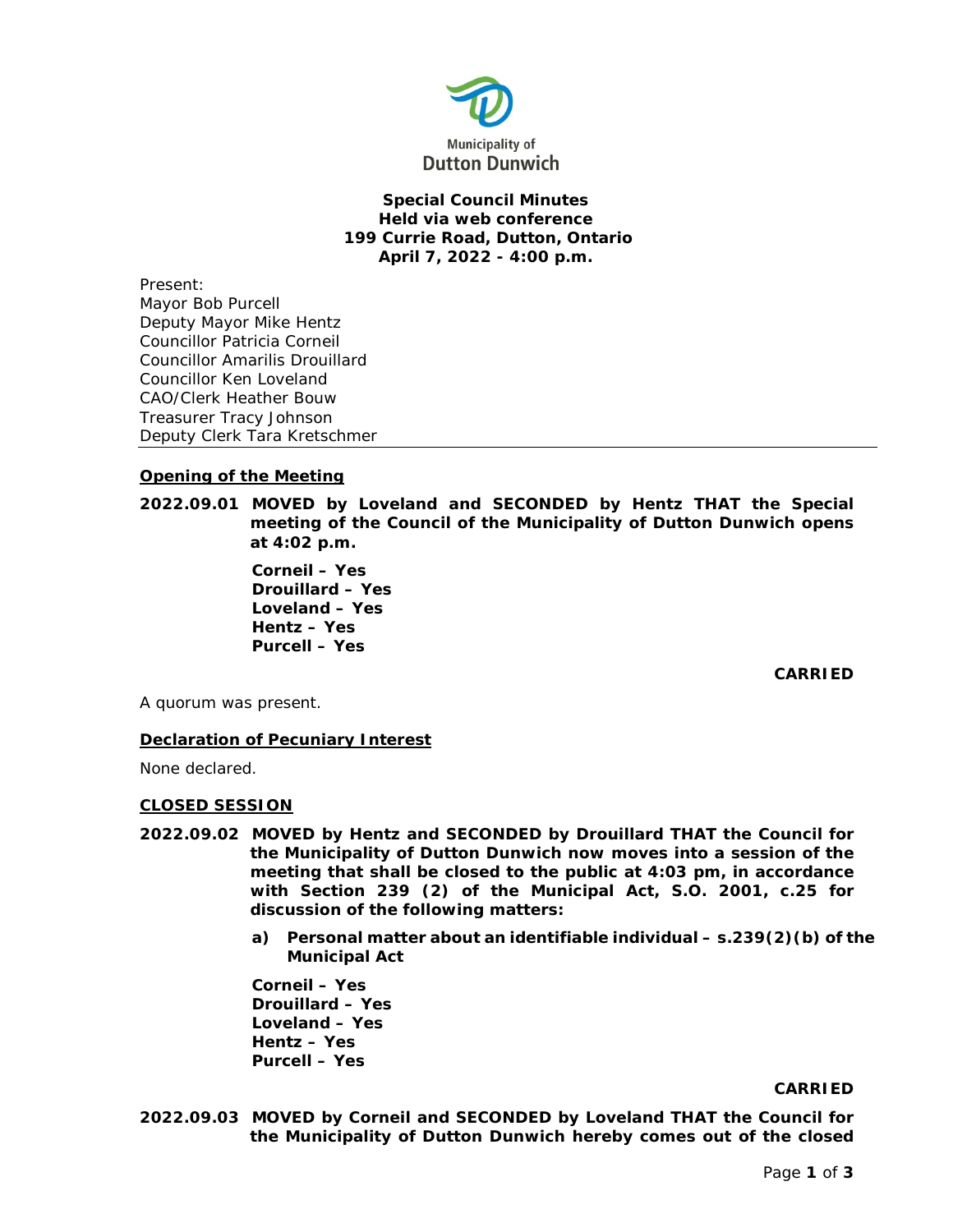**session of the meeting at 4:12 p.m., and the regular meeting reconvenes.**

**Corneil – Yes Drouillard – Yes Loveland – Yes Hentz – Yes Purcell – Yes** 

**CARRIED**

#### **RISE AND REPORT**

**2022.09.04 MOVED by Drouillard and SECONDED by Corneil THAT regarding closed session item a) personal matter about an identifiable individual – s.239(2)(b) of the Municipal Act, that staff proceed as directed by Council.** 

> **Corneil – Yes Drouillard – Yes Loveland – Yes Hentz – Yes Purcell – Yes**

> > **CARRIED**

#### **COVID-19 PANDEMIC**

Termination of Emergency Declaration

**2022.09.05 MOVED by Loveland and SECONDED by Hentz THAT the Council of the Municipality of Dutton Dunwich receives the report of the Deputy Clerk titled "Termination of Emergency Declaration – April 8, 2022", dated April 7, 2022 for information.** 

> **Corneil – Yes Drouillard – Yes Loveland – Yes Hentz – Yes Purcell – Yes**

#### **CARRIED**

#### **PROPOSED BY-LAWS**

**2022.09.06 MOVED by Hentz and SECONDED by Drouillard THAT By-Law #2022- 36, being a by-law to confirm the proceedings of the Municipal Council of the Municipality of Dutton Dunwich, be read a first, second and third time and passed.**

> **Corneil – Yes Drouillard – Yes Loveland – Yes Hentz – Yes Purcell – Yes**

> > **CARRIED**

#### **NEXT MEETING SCHEDULE**

April 13, 2022 – 5:00 p.m. April 23, 2022 – 5:00 p.m.